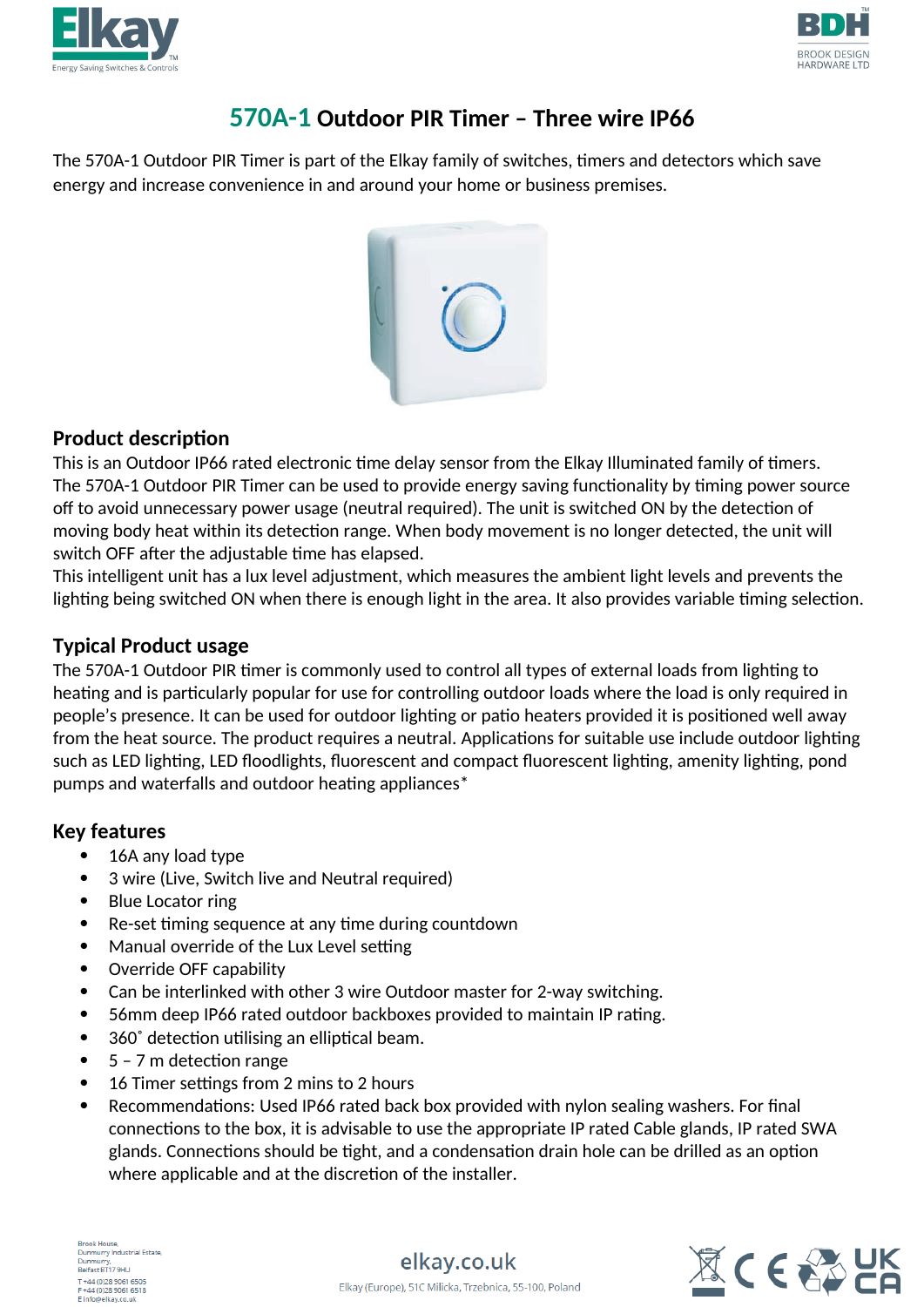



#### **Technical Specification**

- **Voltage:** 240V a.c.
- **Frequency:** 50/60Hz
- **Timing:** 2 minutes to 2 hours
- **Detection Range:** 5-7m range with a 360° elliptical beam
- **Connections:** Live | Switch Live | Neutral |
- **Loading**: Up to 16A all load types\*\*
- **Marking**: CE & UKCA
- **Terminal Capacity: 2.5mm<sup>2</sup>**
- **Standards:** BS EN 60669, 60669-1, 60669-2-1, 60669-2-3.
- **Power Consumption**: 0.65W
- **Material**: Flame Retardant ABS / UV Resistant
- **Compliances:** RoHS compliant, WEEE Policy, ISO9001, ISO14001.
- **Total Product Weight (each): 245g**
- **Total Plastic Weight (each): 115.3g**

\*When using PIRs with outdoor heating sources it is advisable to ensure that the PIR sensor is in a position where it will not be affected **by** the heat source and false trigger and stay on

\*\*All load type switching means that all load types such as LED, Fluorescent, Compact fluorescent, Resistive and Induction can be switched at 16Amps (3680W) without the need to derate.

> ſ  $20<sub>mm</sub>$ ≬

### **Dimensions**

Front View Side View Side View Side View Side View Side View Side View Side View Side View Side View Side View







orook nouse;<br>Dunmurry Industrial Estate Dunmurry,<br>Belfast BT17 9HU benasconn 5no<br>T +44 (0)28 9061 6505<br>F +44 (0)28 9061 6518<br>E info@elkay.co.uk

elkay.co.uk Elkay (Europe), 51C Milicka, Trzebnica, 55-100, Poland



1 15<sub>mm</sub>

 $\frac{10}{9}$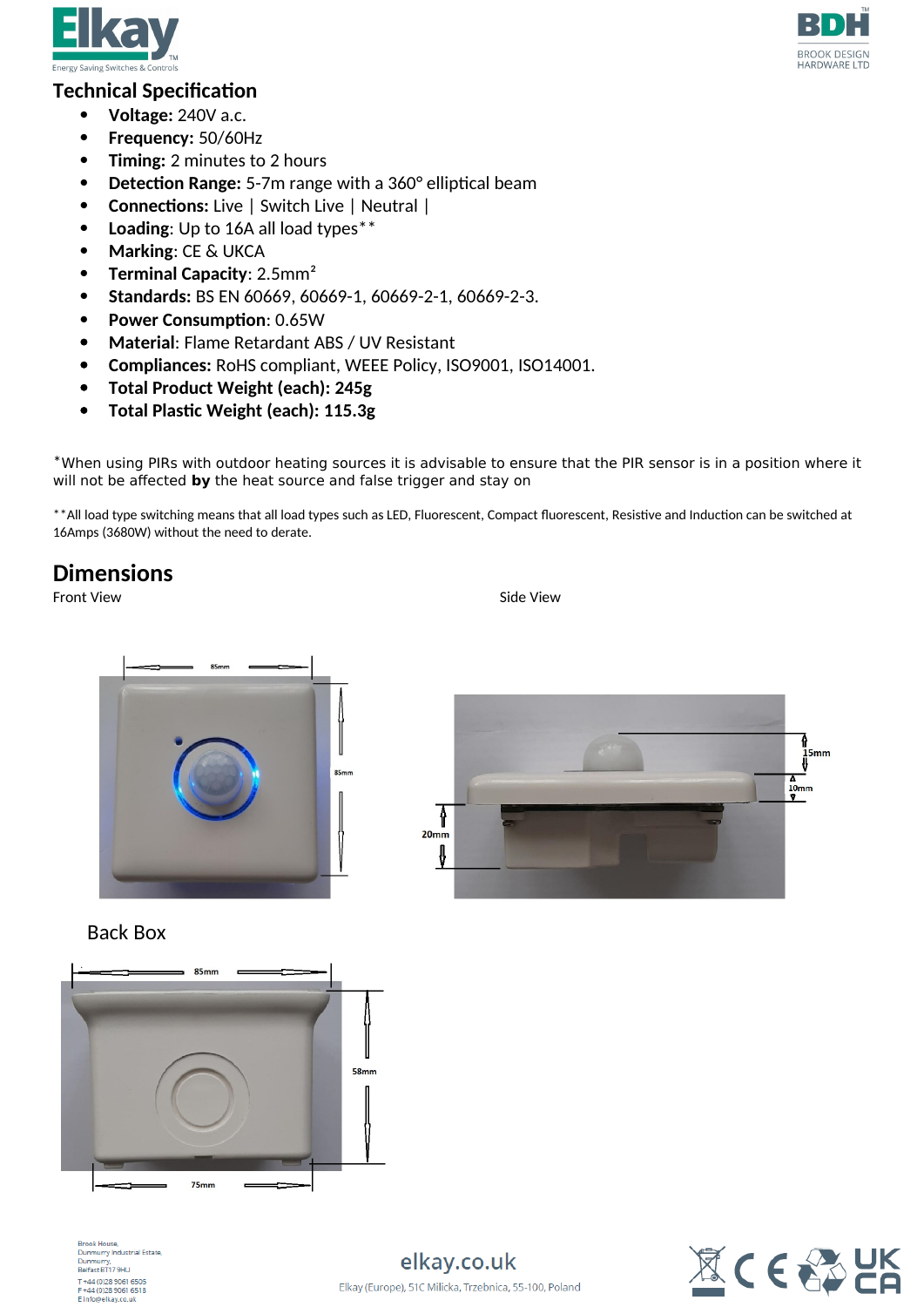





The elliptical beam gives 360° detection with a Plan view arc of 100° and Side view arc of 60° and detects infra red body heat passing or approaching the sensor.



|             | <b>Amendments Record</b> |
|-------------|--------------------------|
| Action      | <b>Date</b>              |
| Draft Issue | 07/06/2021               |



nouse,<br>iurry Industrial Estate, Dunmurry,<br>Belfast BT17 9HU T +44 (0)28 9061 6505<br>F +44 (0)28 9061 6505<br>E info@elkay.co.uk

elkay.co.uk Elkay (Europe), 51C Milicka, Trzebnica, 55-100, Poland

**Front View**